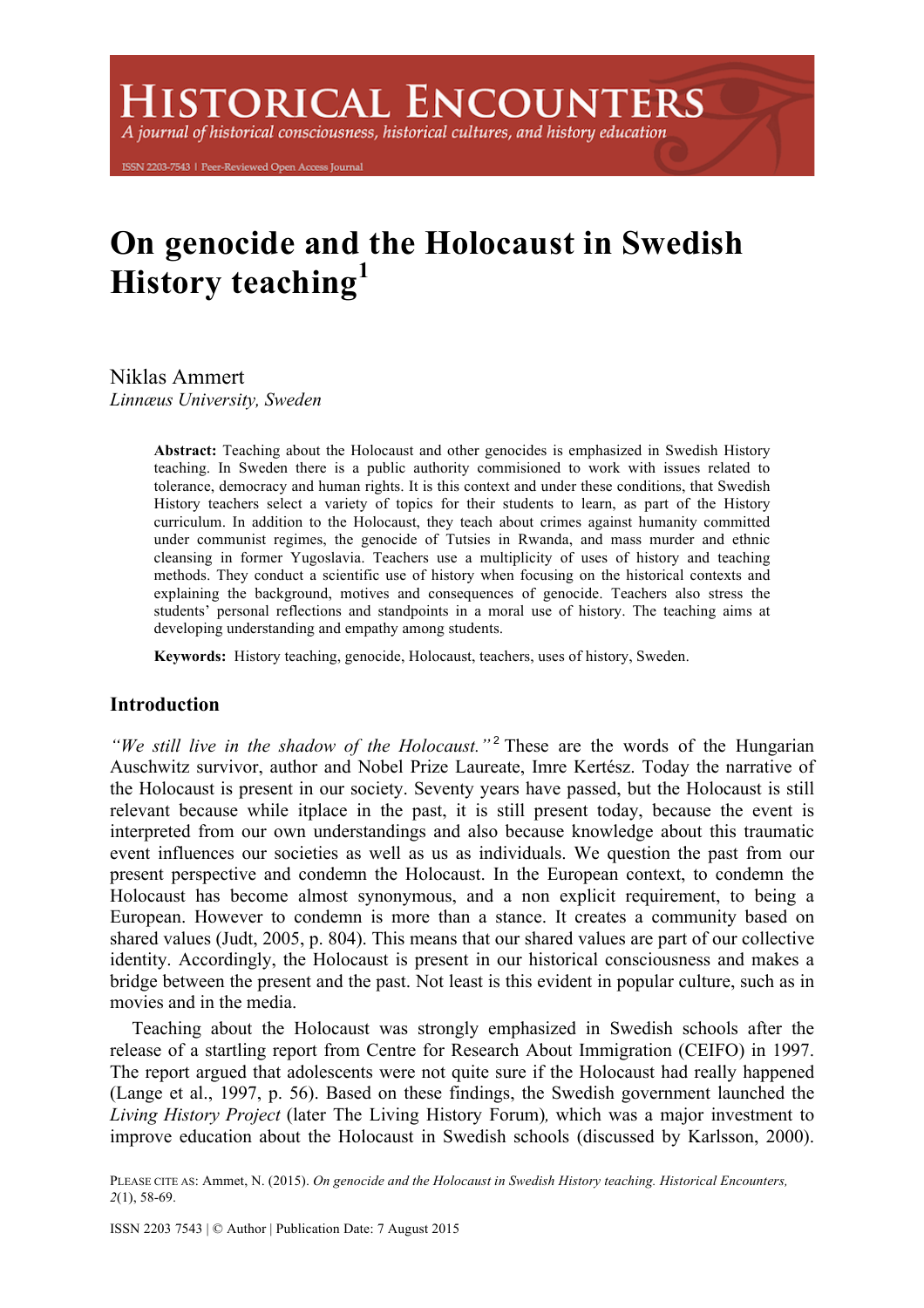Schools have a special responsibility to teach its students about good values and ethics (Heater, 2004); therefore most people (in the Western world) think that it is obvious that schools should teach about the Holocaust and other genocides. However it might not have been enough.

There are few detailed or systematic studies on what History teachers teach about genocide, how they teach or how students understand and interpret the content (see, for example, Wibaeus 2010; Cole 2007; Totten et al 2004; Lange 2008; Husbands et al 2003). The limited research about teaching in practice is a problem when it comes to understanding how genocide is handled in schools and how it might be enhanced. We need more and alternative studies with different theoretical tools and a variety of methods. This article is focused on the 'supply-side' of teaching; that is, what teachers teach about and how they do it. This paper describes and, in the light of theories from history didactics, analyses how Swedish teachers teach about genocide. The questions concern central aspects of didactics and provide a good picture of teachers' intentions and thoughts about content and form in teaching (Ammert, 2011). Such questions can in practice-based didactic research be framed by the concept Pedagogical Content Knowledge (PCK), which means that both knowledge of the content *and* knowledge about the students and the situation in the actual teaching and learning are important (Schulman 1987; Geddis, 1993). The main theoretical framework in my analysis is Karlsson's *uses of history* model (1999 and 2008) to categories the uses of history on the empirical results of the research that informs this paper.

There are two main sets of questions addressed in this paper. First, how do teachers define genocide, what content do they teach, and what are their aims? Second, how is the specific content treated and how do teachers explain genocides?

### **Method**

The method used in my investigation is called the Delphi-method and has previously been used to obtain feedback and to present different possible descriptions and scenarios from experts. The method has also been used for educational research (Lindqvist  $\&$  Nordänger 2007; Wiersam & Jurs, 2005). It operates by the researcher sending questions to a number of participants who answer anonymously. The answers are put together and the researcher can identify general patterns as well as idiographic opinions. Later, the informers get the possibility to read the compilation and verify them. In this case, participants were approched, viato answer in a narrative form and to justify their responses.

The participants were chosen from among teachers who have supervised student-teachers in secondary schools or in upper secondary schools in Sweden. It was assumed that these teachers are interested in didactic questions, aware and reflective of how they teach and probably rather dedicated to their work; although, of course, there can not be guaranteed. From this group of teachers, 40 were selected who had varying experiences of teaching, of different sexes, and employed in municipalities of different sizes and varying geographical locations. 28 of these teachers accepted to participate and completed the study. Due to the small population, the results are not representative with certainty, but the study is comprehensive and focused.

# **Genocide – definitions and selection**

Before the results of the study and how the teachers define the concept of genocide are presented, it is appropriate to give background information regarding how it is defined in international conventions and in previous research. The very definition of genocide is to kill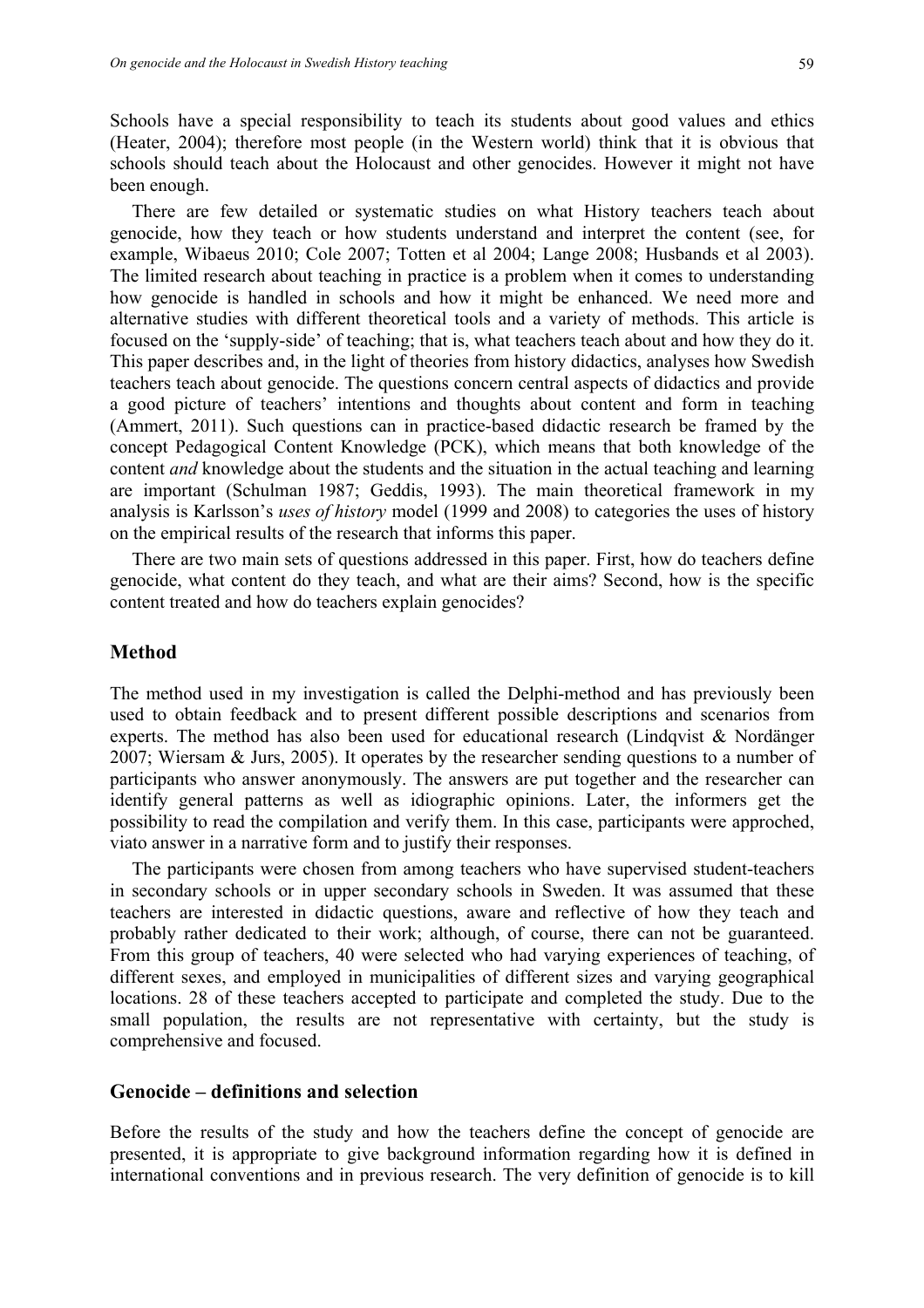an identified category of people. This is an act of punishment defined by the United Nations (UN) Convention on the Prevention and Punishment of the Crime of Genocide in 1948. The definition is problematic and has certain weaknesses. One is that it comprises "acts committed with intent to destroy, in whole or in part, a national, ethnical, racial or religious group [...]" while social or political groups are excluded (Bring, 1994, pp. 74, 88). There is an obvious risk that organized violations of human lives will be excluded, and therefore the crime of genocide could be defined differently. This must be discussed and analysed in history teaching.<sup>3</sup> Some of the participants in this study discuss its definition in a similar way:

To me genocide means to exterminate all or a part of a people due to their religion, culture, ideology, ethnic identity and so on. […] The Holocaust is the persecution of Jews by the Nazis during the 1930s and the 1940s, when Jews, homosexuals, dissidents, disabled and others were executed in working camps and death camps. (Participant C, 2008-10-22)

In general, the participants define the concept when they exemplify:

To me [the] Holocaust is the intended extermination of the Jewish people in the countries the Nazis had invaded during World War II. […] The Nazi extermination of Jews is even a genocide. (Participant Z, 2008-10-20)

In addition, some participants discuss and reason in their answers: "Another question is when persecutions become genocide, is that when a sufficient number of people from a group have been murdered? I suppose so, but the question is interesting" (Participant B, 2008-10-26). One teacher at an upper secondary school uses the definition from the UN convention, but she problematizes the definition with her students. This concerns a discussion similar to that raised above regarding which categories can be defined as victims of genocide (Participant L, 2008-11-22). The same participant stresses the focus on the 20th century, which she means is obvious in the UN convention.

Participant V answers in an ideological way when she says that "the Holocaust is considered worse than other genocides (even if that is not a fact!). The Swedish government has been very friendly to Israel and this project is a result of that" (Participant V, 2008-10- 22).

Another part of this study deals with the selection process, meaning what the teachers choose to teach about, including what events, regimes or epochs were included in teaching about genocide. The results show that most of the teachers answer in a similar way. In almost every answer, the teachers say they teach about the Nazi regime, the Holocaust of the Jews, crimes against humanity committed under communist regimes, the genocide of Tutsies in Rwanda and mass murder and ethnic cleansing in former Yugoslavia. The selection is justified by the teachers' words that the above mentioned genocides are important historical events for students to learn about in order to understand the world today. In addition, several participants argue that it is also important to teach about more recent crimes against humanity in order to show that genocide is not only crimes committed in the past. Another frequently used justification is that it is better to concentrate on fewer examples than to just give an overview of many examples (Participants Z, 2009-01-23;Y, 2009-01-26; and D, 2008-05-11), privileging depth over breadth.

Apart from the examples mentioned above, there are also several other crimes against humanity presented in History teaching. Among two of these events there is consensus as to the importance of teaching them: the Armenian genocide in 1915 and the European colonial conquests and treatment of South and Latin America during the  $15<sup>th</sup>$  and  $16<sup>th</sup>$  centuries. Occasionally participants also present other examples, but none of these are commonly recognized as genocides in Swedish History curriculum. For example the crusades, the inquisition by the Catholic Church, the US military treatment of native Americans in North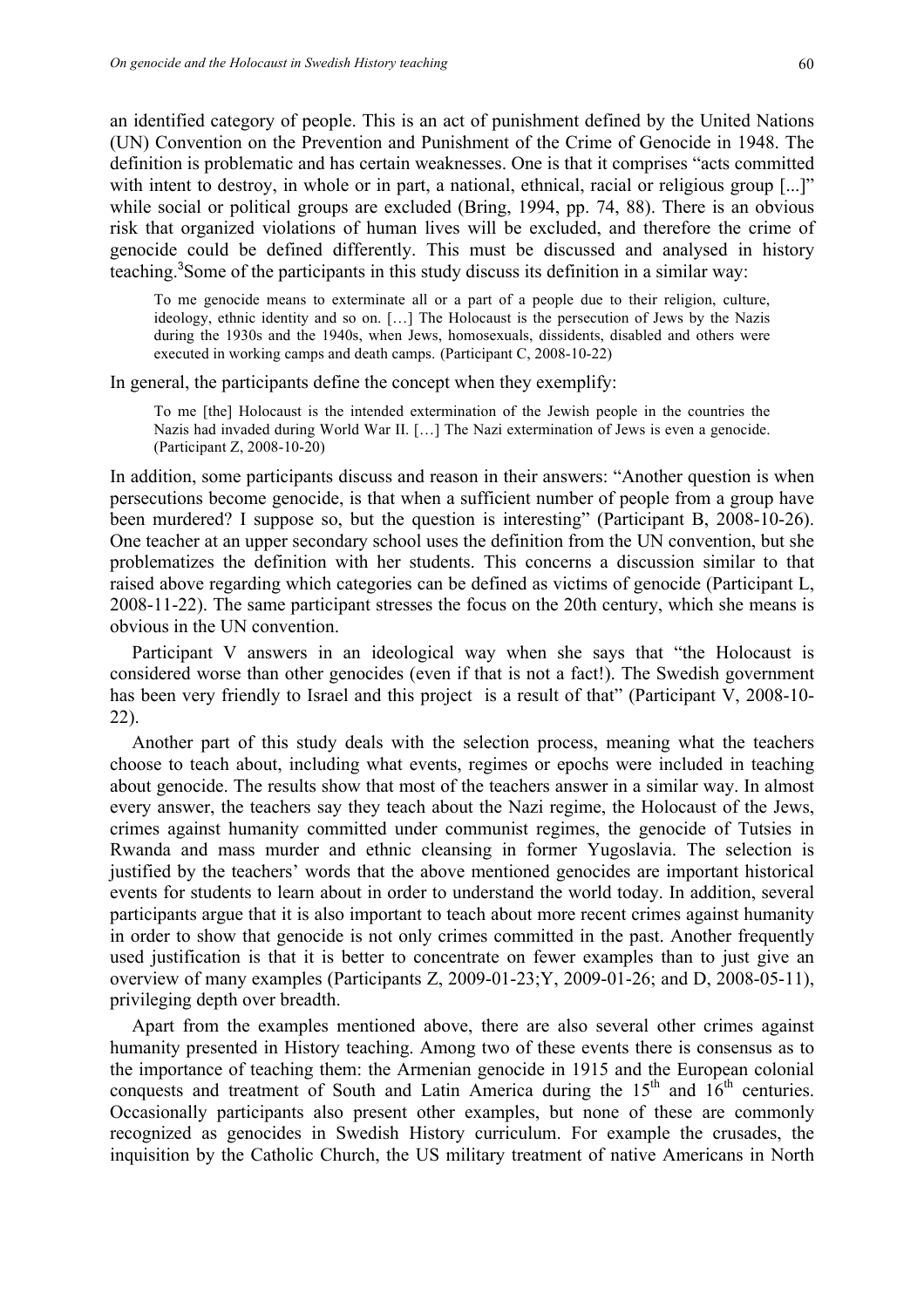America, Mao and the cultural revolution in China, and "genocide in the name of Allah" Participant F, 2008-12-02).

Some upper secondary school teachers, as well as secondary school teachers, refer to a lack of time when explaining why they put genocide as one topic among others:

The time available differs from occasion to occasion. Without belittling genocide as such I would have a bad conscience when answering questions such as, 'What ethnic minorities do you teach about?' or 'How do you accentuate aspects of gender in history education?' (Participant L, 2008- 11-22. See also Participant B, 2008-10-26)

# **Aims**

In this study, the aims of teaching can be divided into three main groups of goals. The first, and dominant set of answers, contains aims similar to the aims in the national curricula.<sup>4</sup> In general, the aims in the national curricula from 1994 expressed general historical knowledge. These were often vague with descriptions such as the students should be orientated about central historical events and should be able to explain the course of events and how that influences the present time. The answers are a bit surprising, because due to the Swedish national evaluation of compulsory school (NU03), two-thirds of the History teachers state that neither the curriculum nor the syllabus are decisive for the subject they are teaching (Skolverket, 2005).

In the second cluster of aims, teachers stress individual skills of the students, especially critical thinking. A typical answer is this, saying: "The student must, in my opinion, learn how people in powerful positions manipulate ordinary people and that they´ll stop at nothing to reach their goals" (Participant Z, 2008-10-20). In this second group, I have also placed those who stress that History education is about showing students how ordinary people have fought oppression and refused to conduct outrage. The point is to develop skills that enables you to see through propaganda and be critical towards information that you get. This is, in other words, a kind of "instrumental" vaccination against dictatorship and violations against human beings.

The third group is characterized by an ambition of deep reflection. This type of education aims at convincing students to acknowledge human values and the respect of human life. One teacher (Participant O, 2008-11-05) stresses the importance of gaining approval for human and civic responsibility among students. In some cases the approval passes on from teaching to encourage action. Another participant says: The goal is "to analyze and exemplify how to solve problems before they appear and afterwards to go on in societal life" (Participant F, 2008-12-02).

There are no prominent differences in the answers between teachers at secondary school and upper secondary schools. A general observation is that teachers present fairly vague definitions of aims for their teaching. The aims are similar to national aims and they are neither explicit nor explained. The subdivision into three groups of aims overlap with how aims in the national syllabi have traditionally been grouped. These can be characterized as orienting, approving or developing. *Orienting* means that History teaching aims at conveying an overview or a context; while *approving* means to anchor human values and a consciousness of involvement in common cultural heritage. *Developing* comprises the ability to interpret and understand society in order to review critically information from different kinds of sources (Ammert, 2008, pp. 3-4). Thus, the results of this study shows that History teachers follow these three types of aims presented in the national Syllabus.

#### **Didactic concerns on how to teach**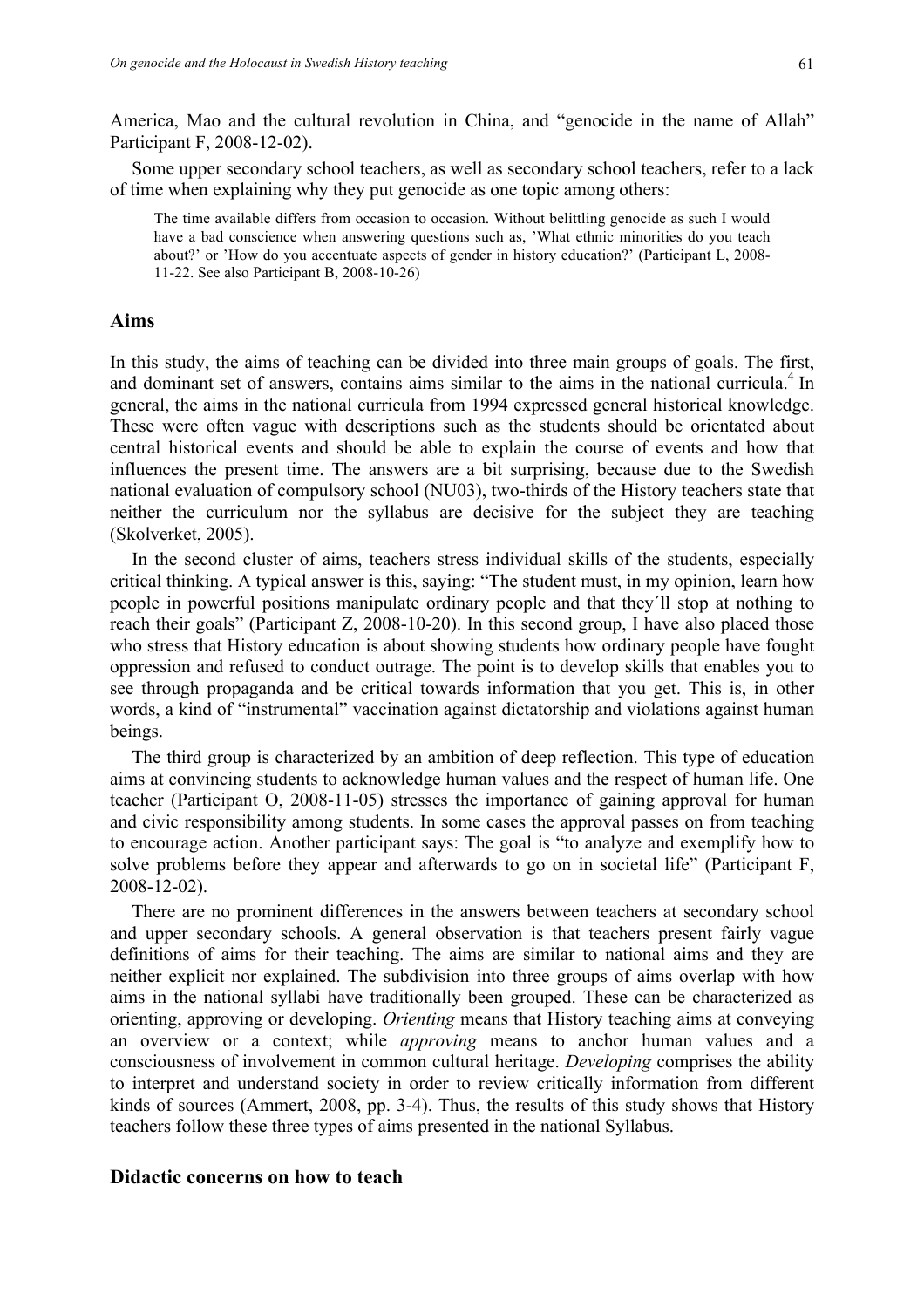To introduce a theme, or a section, is of huge importance to many History teachers. The teachers in this study introduce the study of genocide in a variety of ways. The majority of the participants state that the background and interest are built from the historical context at the time of the end of World War I and from the time between the wars. The teachers also say that movies are very important in their work. Several teachers show the movie *Swingkids* to students in ninth grade. *Swingkids* shows how society was transformed and how young people were affected by ideological movements and sociological mechanisms during the Nazi era (Participant S, 2009-02-22). The film is chosen for other reasons as well – it is antipcated the students will identify more readily with a film about young people and their lives. Another film often mentioned is *Varför förintelsen?* (Why the Holocaust?). This is a documentary describing the lead up to the Holocaust. From the answers in this study, it seems as if teachers give priority to providing background and context in their teaching. Participant Y (2009-01- 24) argues that background knowledge is crucial for students to understand that the Holocaust did not take place in a vacuum.

In the collected responses, there are descriptions from three teachers that diverge from the majority of their colleagues. The major difference is that they do not teach along a chronological time line towards a particular genocide, and they do not organize the commonly used theme with genocide, human values, and the conveying of democracy. One of these teachers instead describes a clear genealogical perspective in her relations to the past and the present; genealogical in the sense of taking a starting point in the present and freely over time seeking anchoring, patterns, and answers to questions (see Karlsson, 2003, pp. 29). This teacher, who works at a secondary school, introduces teaching about the Holocaust each year on the day of remembrance of the liberation of the Auschwitz concentration camp in January 1945. With a starting point of the impact and the sense for present day of the Holocaust, the teacher turns to the past and asks questions about why there is a special remembrance day, why the Holocaust is considered a unique and decisive event, why this is important in Swedish History teaching and how such a terrible thing could happen (Participant O, 2009- 02-17).

Another one of these teachers (Participant N), who works at an upper secondary school, provides a different perspective. She explains she adapts her History teaching to the program in which the students attend. She illustrates with students who study Natural Science how they can focus their study about genocide on medical and biological aspects of race and medical experiments. Social Science students, on the other hand, can concentrate on ideologies, while students in cultural alignment study expressions from art, for example with the film *The Architecture of Doom.*

Different teachers emphasize different content and various elements in their teaching. Some of the teachers choose to illustrate how propaganda was used and expressed, and how people were affected. They explain that propaganda is a method to change people's thoughts with the aim to turn society in a direction desirable for the regime (Participant V, 2009-02-06).

Some of the teachers describe and give examples of several exercises, in which students are to check and compare historical sources. It is thus practising skills to analyze sources by working with texts with a context that engages students. Others, mostly teachers in upper secondary school, describe a critical approach, but in this case in a more analytical way. One method used is teachers and students searching together for tools to help make systematic comparisons between different events (Participant E, 2009-01-31). One of the participants uses categorisation and categories such as 'perpetrators' and 'victims', as well as 'motives' and 'contexts'. Several teachers discuss how to relate historic contexts to the present time.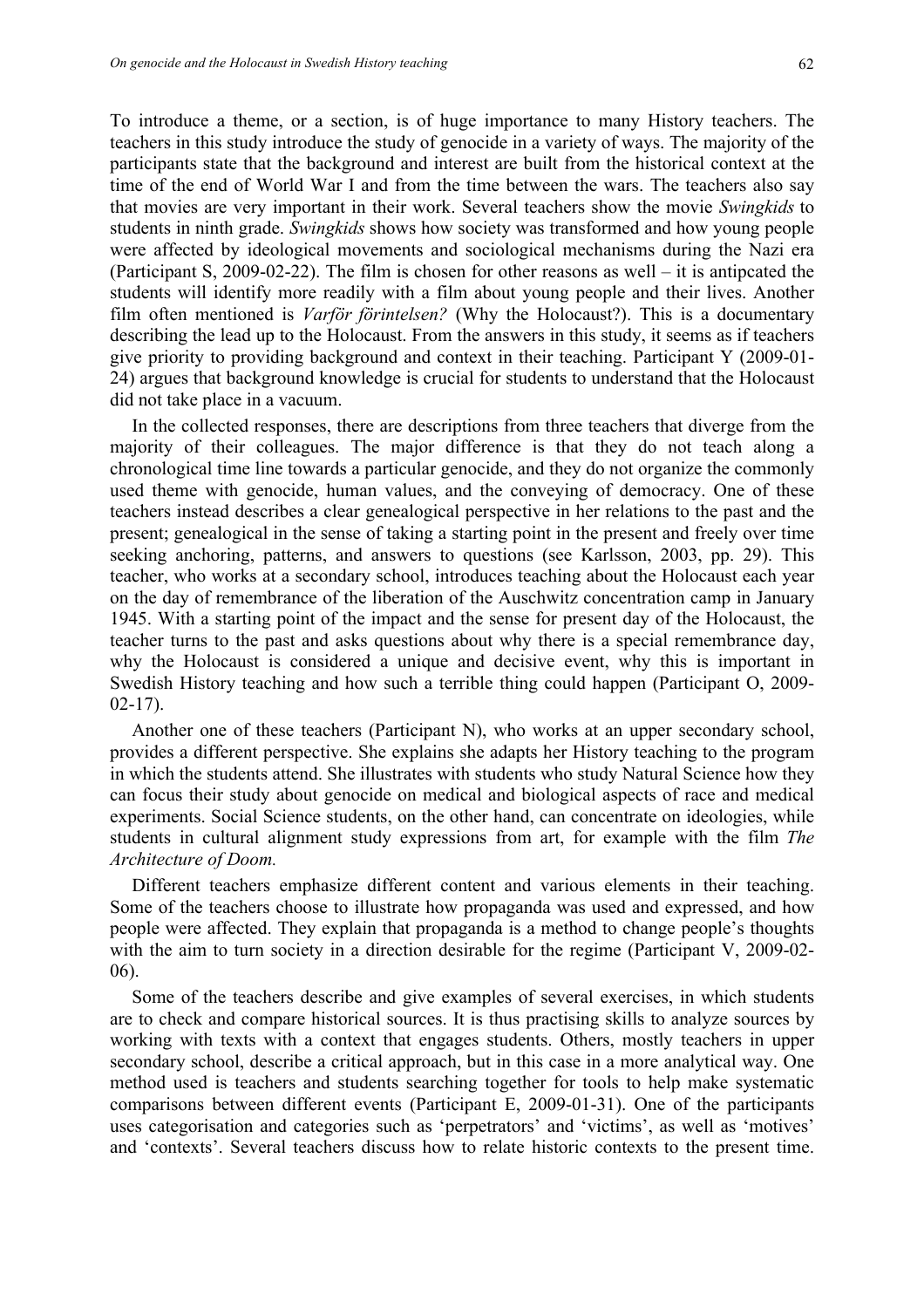That is a good motive, but it has to be done with accuracy. To make comparisons over time on a scale of 1:1 is risky and often results in anachronisms.

There are also examples of how the participants teach in practice. As already mentioned, movies are very common in History teaching. Some teachers stress the importance of discussions, but very few explain how these discussions take place and what kind of topics they discuss. Interestingly enough, only a few say something about web sites. Teachers who do use the web in their teaching are more likely to teach in upper secondary school. They describe the internet as an important complement and actually an accepted source of information, since most of the students use the Internet for information and communication (Participant C, 2009-01-29). The most frequently used learning material are movies (including newly released feature movies) and documentary films. Examples of the latter are *Swingkids*, *Ninas resa* (Nina's Journey), *The Pianist* and *Schindler's List*. Upper secondary school teachers also mention films on later genocides, for instance *Hotel Rwanda*. Participant L mentioned a program-related media on the history subject, and says that one film she is showing to her students is *The Architecture of Doom*. This movie is about beauty and evil in the Third Reich. Some teachers demonstrate attempts with great ambition and creativity, when they tell that they have taken pieces from various programs with documentary pictures that are shown on TV in order to give a clear picture of different genocides.

A different kind of History teaching aims at developing understanding and empathy among the students. Teachers, especially those teaching in secondary schools, express such aims. For example, in an exercise, which is at the same time an examination, the students are told to write a letter from a time and a place where genocide has been commited to a receiver in the present time. Students may not simply use arguments from our time, but must also try to put themselves in the historical context. When it comes to exercises that discuss values and ethical issues, several teachers describe so-called four corner-exercises in which the students must take a stand on ethical issues and place themselves in positions that symbolize the different stances. However, it is not clear if and how teachers explain the direct relationship between ethical views of our time and industrial mass murder carried out under a dictatorial regime.

One common denominator is for schools to invite a Holocaust survivor who visits the school and tells about his or her experience. Several teachers explicitly mention that Holocaust survivor Benny Grünfeld visited their school to lecture and talk with students. A more expensive, but supposedly even more stimulating and horrifying, way to get a close experience of the Holocaust's cruel settings, is to visit one of the former camps that is open to the public. Among the participant in this study, there is only one teacher who tells about such a visit. In this case the visit was to Stutthof in northern Poland. The teacher is very positive about the trip and the insight the students got from visiting the place.

### **Can the unbelievable be explained?**

Extraordinary events, such as genocide, are seeminly impossible to explain because they are so extreme. People have a hard time accepting the fact that behaviours of such a kind could be carried out. On a base level, it can be explained rather disrespectfully as "Zeitgeist." That is not an explanation in itself, but it is a basis for the ideal that reigned during the 1920s-30s, namely, efficiency, speed, strength, power and in its wake, elitism and distain for the weak or deviant. Some teachers say that "we also place the events in their historical context." (See also Fernstein, 2004). Without further detail, however, this does not describe anything real. Sociological explanations also function in a similar way on the same fundamental level. In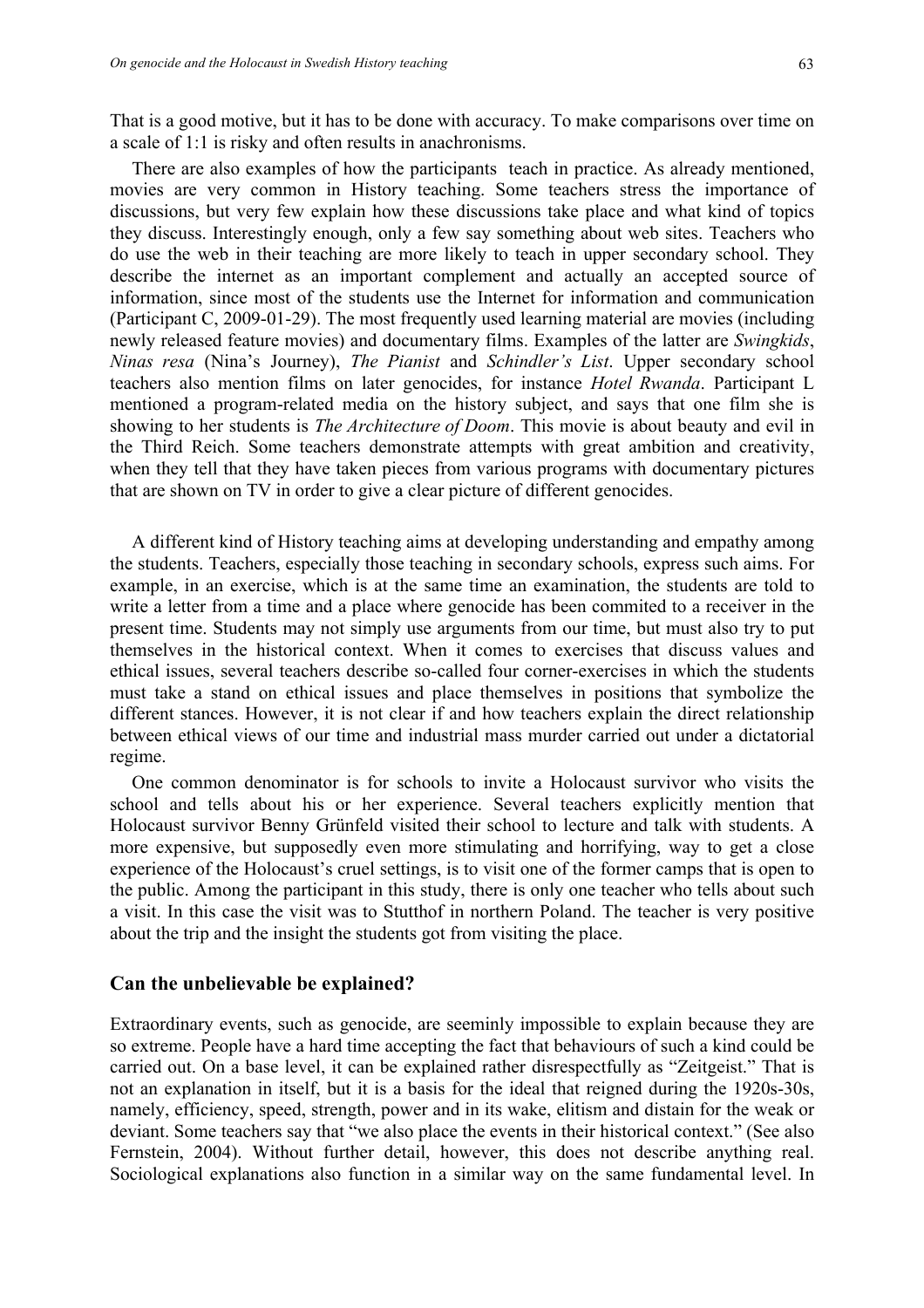this study the teachers mainly mention thoughts comparable with Zygmunt Bauman (1989) about a bureaucratic system built on and rewarding efficient and rational actions and solutions, where every cog in the wheel is important, as an explanation to how the Holocaust could be carried out.

If one follows an imaginary line from the general and more universal toward the more specific and culturally as well as politically unique, an descriptive level surfaces, based on ideological explanations. The teachers are dealing with such contextual differences when comparing Hitler's and Stalin's genocides. The teachers' responses, nevertheless, provide no clarification on the issue of what the differences actually are and how these can be explained. Comparisons are made, apparently, but they are made unreflected (Participant N, 2009-02- 20). These comparisons show, however, similarities in form: both genocides were legitimized for ideological reasons and both thought that certain people must be cleared out of the way in order for a new and ideal society to emerge. Ideology is also the main explanation when the teachers say how dictators legitimized the fact that they suppressed or did away with those opposing the State. It could also be that acting in the name of the ideology was an important symbol of action for resorting to extreme methods, as was done in terms of both Communism and Nazism. The symbol would lie in showing the importance of ideology. In some of the teachers' stories the actual dictatorial ideologies appeared clearly evil and inhumane (for example, Participant E, 2009-01-31).

More precise and concrete explanations deal with the importance of certain individuals. It is, however, very uncommon for the teachers to clearly pick out individuals. A connection to the personal level exists, nevertheless, when the teachers describe the value exercises that are commonly used when studying genocide in school. Several teachers link the actions on the immediate level – the importance of standing up for human dignity when encountering another human being – to the actions on the greater scale – to meet groups of people in the same way as one meets people on a local level. On a specific and concrete level the participants also explain how it was possible in practice for the dictators to control society and people's perceptions in their direction. In this context they emphasize propaganda's importance as a tool in this effort. The words "propaganda" and "passivity of the masses" appear in several responses (Participant C, 2009-01-29).

## **Uses of history**

The function and task of history didactics is to study and analyze the encounter between humans and history, in this case, the meeting with historical events such as genocide. Since this study has concentrated on the teachers' perspectives, the results are analyzed in the light of a theoretical model that deals with how history is used – the *uses of history*. The historian Klas-Göran Karlsson's typology is based on the uses of history being analyzed and systematized in terms of need, utility, user, and function. Karlsson's typology (2008, p. 56) presents seven different possible uses of history, which are briefly presented here: The *scientific use* discovers, uncovers and reconstructs the past. It deals with verifying and interpreting events and developments. The *existential* and *moral uses* are about connecting time dimensions, and orienting and anchoring people in history and hence in the present. The *moral use*, however, seeks consciously to re-discover oppressed groups or iniquities in the past in order to reach reconciliation and rehabilitation. A *political-educational use* is often employed by political elites in order to illustrate and influence. History becomes an instrumental tool to reach and influence people. The *ideological use* has the same function of constructing history, for instance to legitimize the existence of a state. *Non-use* of history also has the same function, except this time by concealing or blurring historical narratives,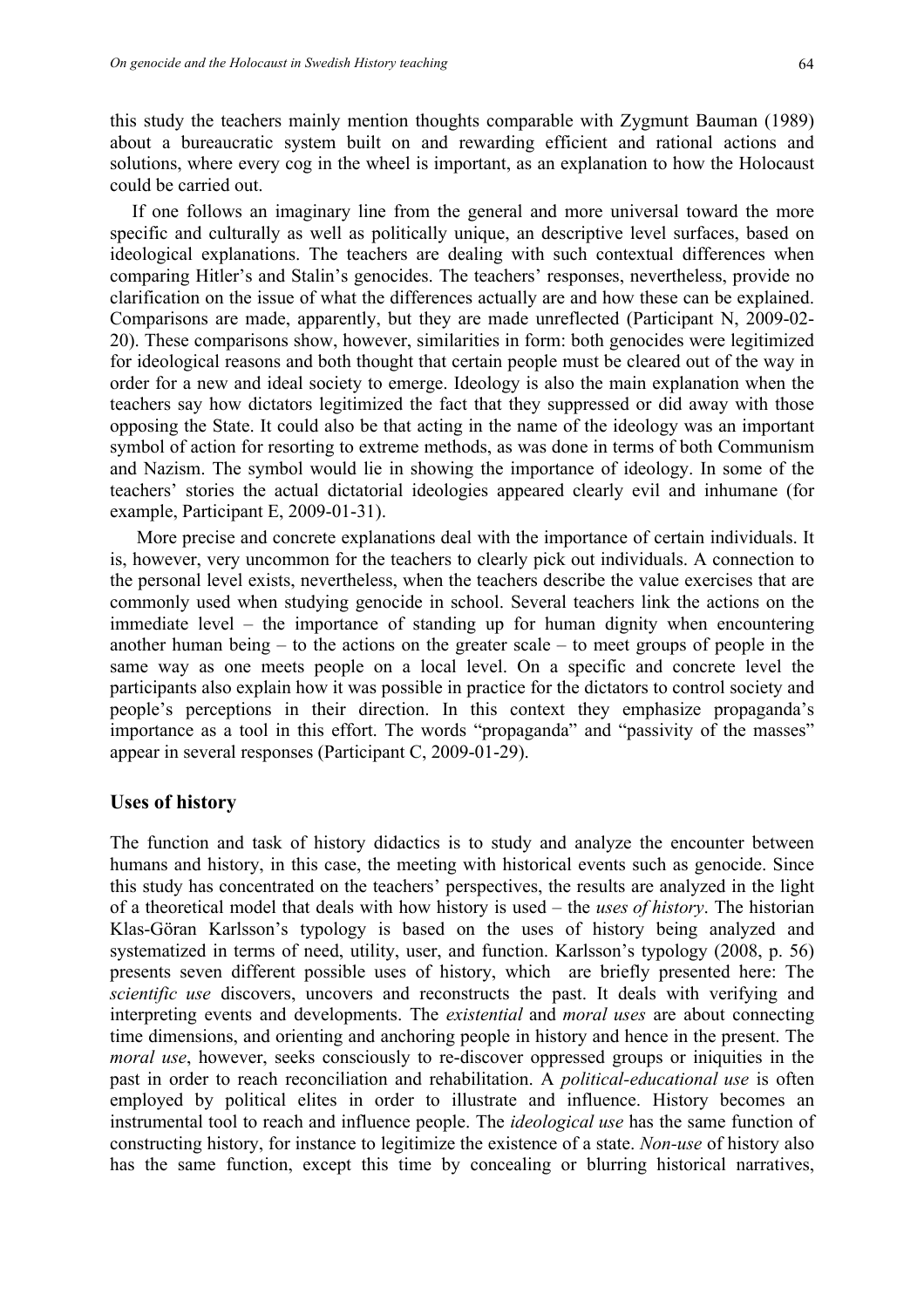traditions and artefacts from the public historical culture (Karlsson's last use of history, a *commercial use*, is not relevant here).

In this study, a scientific use appears particularly distinct, primarily in three distinguishable contexts: the first is in the formulation of objectives where the teachers emphasize that students should be able to see, interpret and explain how the past has influenced contemporary society. The second context is in the evaluation basis and concretized grading criteria. The following quotations are examples found in my study:

We check that you have knowledge of:

- The basic facts about *why* the Holocaust could happen,
- *Who* were persecuted and murdered,
- How it was that nobody did anything about the tragedy during WWII.

(Participant O, 2009-12-17)

Third, the teachers also put emphasis on the importance of comparing different genocides. One of the participants emphasizes the importance of students being able to put events in a context and explain how and why genocide was able to take place. She believes that students should find out facts about, and compare, the circumstances and background of Nazi Germany, the former Soviet Union and Cambodia (Participant L, 2008-11-22). In similar terms, another teacher (Participant H) reasons about the importance of students studying and learning about the mechanisms that are the conditions and driving force for genocide.

A large proportion of the teachers' responses fall under the category political-educational use in a sense to illustrate, debate and even convey or influence questions of values and perception of history:

In addition to the pure teaching in the classroom, we have at my upper secondary school for the ninth year in a row, a democracy day, where survivors from Nazi and Communist concentration camps appear for our ninth graders. We also usually tend to invite to that day a former neo-Nazi, who now tries to help young people with destructive behavior. (Participant Z, 2008-10-20)

It is interesting that clear connections are made between a willingness to be democratic today and to have survived a concentration camp in the past. The teachers thus counts on the students drawing the conclusion that a dictatorship has a view of humanity that does not agree with the one we have today, and therefore democracy is the best governance today as well as and in the future. In fact, the context is probably even greater, because that feeling which the survivors convey is more a question of basic human dignity and respect for human life. A survivor of a concentration camp is most likely, but doesn't have to be, a defender of democracy. Another point to raise is whether success is achieved by introducing former neo-Nazis to disenfranschised young people who exhibit destructive behaviours, in order for selfreflection to occur on their current situations. Neo-Nazis in Sweden have often been a small band of uneducated, delinquent men who take out their problems on immigrants (Brottsförebyggande rådet 2009, p. 124).

In the teachers' descriptions of how they use history, there is a clear normative tone. The rhetoric deals with convincing students that the Nazis were inhuman. The teachers seem to believe that it is important "to learn so that it does not happen again." (Participant Y, 2008- 10-22). In the political-educational use of history, some teachers say that it is possible to learn from the past and that this is a priority. What is described here is a linear and instrumental approach towards historical development and a strong belief in history's educational effect and expediency.

The third type of use of history by which many teacher responses can be characterized is the moral use. One example of this is an answer such as teaching genocide is about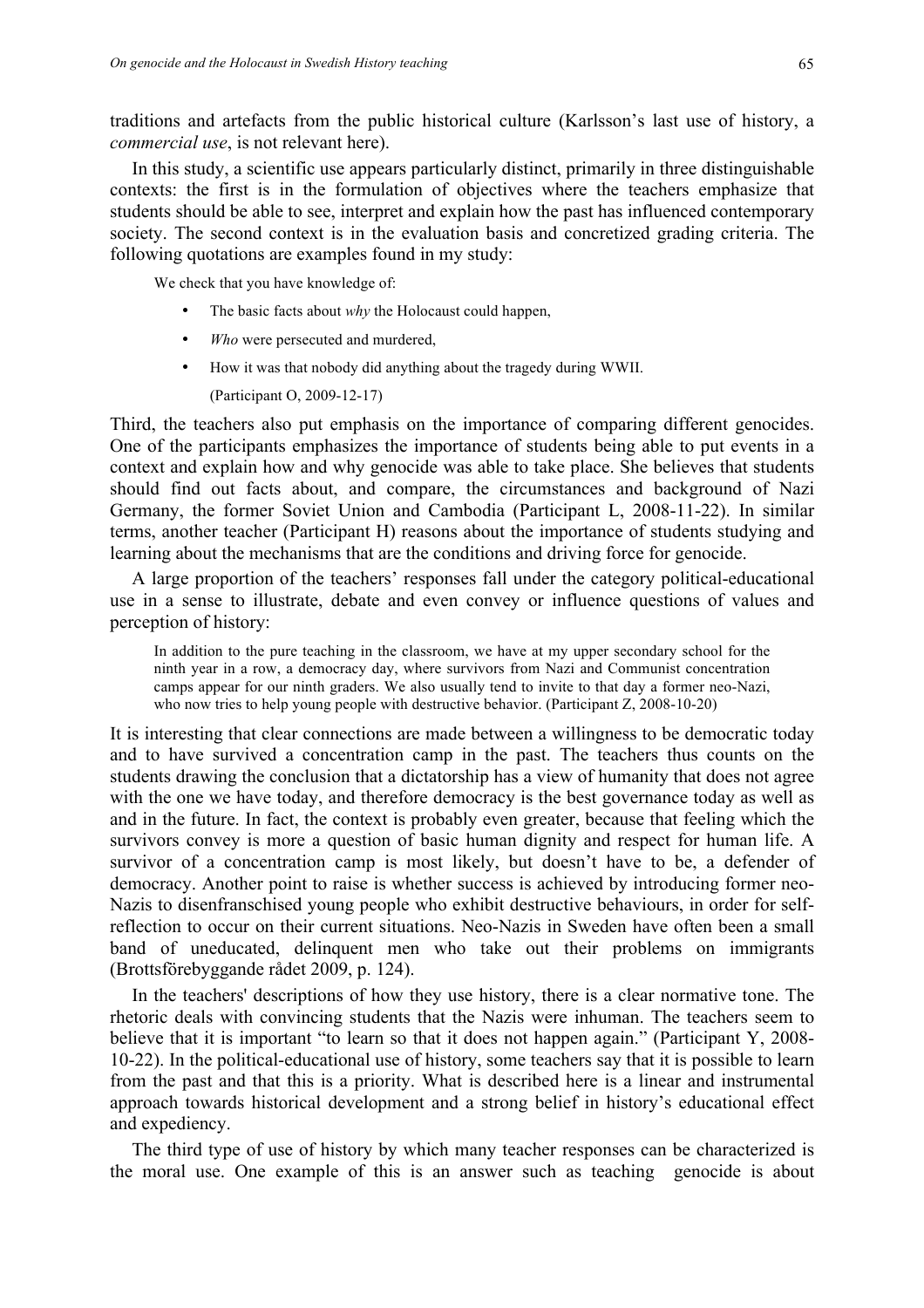understanding the victims and feeling empathy for their situation. Another example is the value exercises which several teachers speak about: "Then we summarized the discussion and continued with value exercises about how one treats one another and how one can let things happen" (Participant O, 2009-02-17). Another teacher says she wants "to show that every person has a responsibility towards his or her fellow human beings. It was ordinary people who contributed to letting the Holocaust happen" (Participant O, 2008-11-05). Thus, moral and value emerge very clearly in the teaching, as can be evidenced from the following statement:

[…]At the same time I usually discuss with the students that the same thing that happened in Germany could happen here, and try to get them to understand that it could happen here if we stop thinking for ourselves and stop being so typically Swedish level-headed and let prejudices, fears and blinders take control. Connecting back to ourselves is, in other words, at least as important when we're talking about genocide. (Participant B, 2009-10-26)

The last sentence is the most important in this context: the importance of connecting the content to a time and a context which the student can understand and identify with, in other words an existential use of history.

In the teaching description of teacher S, she demonstrates on several occasions how the content relates to the students. She makes a film selection that is appropriate for the students' age and their interests in life and in the past. Her use of the movie *Swingkids* illustrates the situation during the interwar period and the class discusses how young people can be attracted to dictatorships (Participant S, 2009-02-22). Other examples show that the students write personal letters to the above mentioned survivor Benny Grünfeld, in which they reflect on what they have learned about the Holocaust. This also emphasizes that the individual's relationship to the past is important and makes sense. Another teacher says: "The goal is that students will understand events in the past and today and the consequences of them, be able to see the historical perspective" (Participant M, 2008-11-06).

To sum up, the different categories of teaching identified in this study will be elucidated. The results refer to teaching in a Swedish context, but they are likely to apply to teachers all over the world, because ethical values and moral issues are central in History teaching. The German historian Wolfgang Mommsen describes this as obvious when writing:

[t]he historian deals constantly with values, ideological positions and different normative systems – these are the very fabric of what he studies, and their mutual confrontation constitute in a way, the dynamism of the historical process. (Mommsen, 2000, p. 48)

Teaching a content with ideological or ethical overtones is challenging. The challenges are probably different in different countries, but the results in this article provide fuel for further discussions.

In contemporary Europe, where the narrative of the Holocaust is omnipresent, Swedish History teachers emphasize teaching about genocide and especially the Holocaust. They also teach about crimes against humanity committed under communist regimes, the genocide of Tutsies in Rwanda and mass murder and ethnic cleansing in former Yugoslavia. From the results, three categories or types of teaching are identified. In the first category, teachers stress the historical context and explain the background, motives and consequences of genocide; this is a scientific use of history and an example of traditional history teaching. A context and content based teaching that is also identified in an American study (Trombino, 2010), in which teachers also reported more exposure to historical thinking skills in content courses than in methods courses. In previous research the mutual significance between ethical values and a vital historical consciousness has been expressed (Rüsen, 2000, p. 61).

In the second category, teachers stress the students' personal reflections and standpoints. The characterization is likely valid also in countries other than Sweden. In History teaching it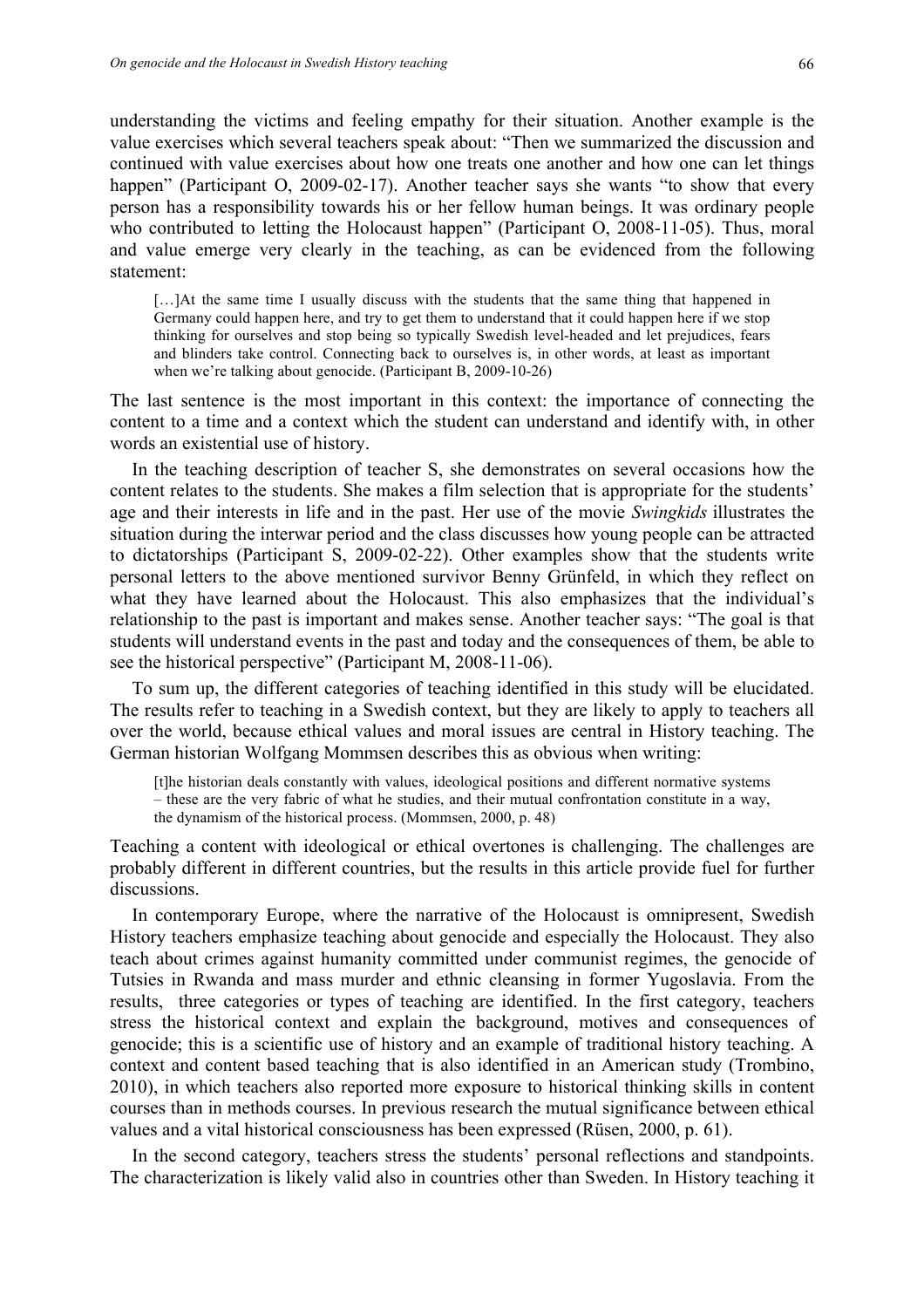is crucial to connect the context to the students for reflection and to evoke empathy. This category is characterized as a political educational use of history. There are also examples showing how teachers emphasize connections or encounters between the past and the present. When the students encounter education that aims at making them reflect upon their own responsibility this provides an example of moral and existential uses of history.

The third category of teaching is focused on historical lines and systematic studies on how human lives and human rights have been violated in different cultures and in different times. This category of teaching requires previous knowledge and is more common in upper secondary school. Cultural encounters may enable intercultural perspectives and wider interpretations, which are significant in a globalized world.

# **References**

- Ammert, N. (2008). *Historia framåt: Inför arbetet med en ny kursplan i historia för grundskolan.* Stockholm: Skolverket.
- Ammert, N. (2011). *Om vad och hur må ni berätta? – undervisning om förintelsen och andra folkmord.* Stockholm: Forum för levande historia.
- Bauman, Z. (1989). *Auschwitz och det moderna samhället.* Göteborg: Daidalos.
- Bring, O. (1994). *Folkrätt för totalförsvaret: En handbok.* Stockholm: CE Fritzes AB.
- Brottsförebyggande rådet och Säkerhetspolisen. (2009). *Våldsam politisk extremism: Antidemokratiska grupperingar på yttersta höger- och vänsterkanten,* Rapport 2009:15. Stockholm: Brottsförebyggande rådet.
- Cole, E. (Ed.). (2007). *Teaching the Violent Past: History Education and Reconciliation.* Lanham, Maryland: Rowman & Littlefield Publishers Inc.
- Dagens Nyheter 2007-11-07
- Dulić, T. (2005). *Utopias of Nation: Local mass killing in Bosnia and Herzegovina 1941-42.* Uppsala: Uppsala universitet.
- Fernstein, S. (2004). What are the results? Reflections on working in Holocaust education. In Totten, S. Bartrop, P & Jacobs, S. (Eds.), *Teaching about the Holocaust: Essays by college and university teachers*. Westport, Connecticut: Praeger.
- Fine, E. S. (1988). The absent memory: The Act of writing in post-Holocaust French literature. In B. Lang. (Ed.). *Writing and the Holocaust*. Ithaca New York: Cornell University Press, pp. 41-57.
- Geddis, A. (1993). Transforming subject matter knowledge: The role of pedagogical content knowledge in learning to reflect on teaching. *International Journal of Science Education, 15*(6), pp. 673-683.
- Gerner, K. & Karlsson, K-G. (2005). *Folkmordens historia*. Stockholm: Atlantis.
- Heater, D. (2004). *Citizenship: The civic ideal in world history, politics and education*. Manchester and New York: Manchester University Press.
- Husbands, C. Kitson, A & Pendry, A. (2003). *Understanding history teaching: Teaching and learning about the past in secondary schools*. Maidenhead & Philadelphia: Open University Press.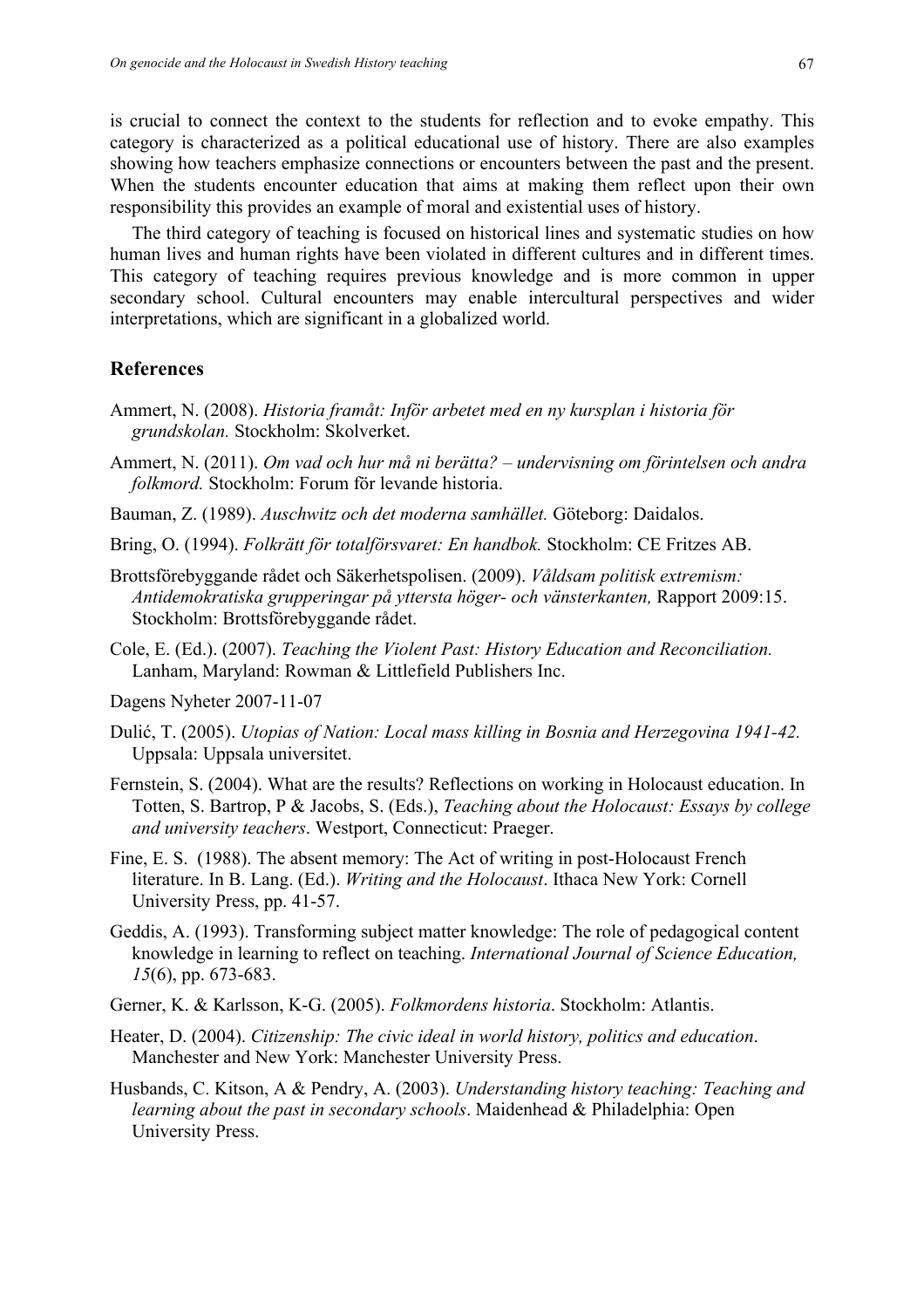- Johansson, A. W. (1997). Neutrality and modernity: The second world war and Sweden´s national identity. In S. Ekman, & N. Edling (eds.), War experience, self image and national identity: The second world war as myth and history. Stockholm: Gidlund.
- Judt, T. (2005). *Postwar: A history of Europe since 1945*. London: William Heinemann.
- Karlsson, K-G. (1999). *Historia som vapen: Historiebruk och Sovjetunionens upplösning 1985-1995.* Stockholm: Natur och Kultur.
- Karlsson, K-G. (2008). *Historiedidaktik: begrepp, teori och analys*. In K-G. Karlsson, & U. Zander. (Eds.), Historien är nu: En introduktion till historiedidaktiken. Lund: Studentlitteratur, pp. 25-70.
- Karlsson, K-G. (2000). Varför sekelslutets historieintresse? Levande historia som statsorganiserat historiedidaktiskt projekt i Sverige, *Historiedidaktik i Norden, 7,* pp. 69- 75.
- Kertesz, I. (2007). *Det landsförvisade språket: Essäer och tal.* Stockholm: Norstedts.
- *Konventionen i Haag den 18 oktober 1907 ang. lagar och bruk i lantkrig; Bilaga: Reglemente ang. lagar och bruk i lantkrig. (IV Haagkonventionen).*
- *Konventionen den 9 december 1948 om förebyggande och bestraffning av brottet folkmord (genocide), Artikel II*
- *Krigets lagar: Folkrättsliga konventioner gällande under krig, neutralitet och occupation*. Stockholm: Försvarsdepartementet, Totalförsvarets folkrättsråd 1996
- Lange, A. (2008). *En undersökning om lärares erfarenheter av och uppfattningar kring undervisning om förintelsen*. Stockholm: Forum för levande historia.
- Lange, A. Lööw, H. Bruchfeld, S & Hedlund, E. (1997). *Utsatthet för etniskt och politiskt relaterat hot mm, spridning av rasistisk och antirasistisk propaganda samt attityder till demokrati mm bland skolelever*. Stockholm: Centrum för invandringsforskning, Stockholms universitet och Brottsförebyggande rådet (BRÅ).
- Lindqvist, P. & Nordänger, U. (2007). *(Mis-?) using the E-Delphi method: An attempt to articulate the practical knowledge of teaching*. Journal of Research Methods and Methodological, Volume 1, Issues, 1.
- Mommsen, W. J. (2000). Moral commitment and scholarly detachment: The social function of the historian. In J. Leersen, & A. Rignet. (Eds.), *Historians and social valu*es. Amsterdam: Amsterdam University Press, pp. 45-56.
- Rüsen, J. (2000). Historical objectivity as a matter of social values. In J. Leersen. & A. Rignet. (Eds.). *Historians and social values*. Amsterdam: Amsterdam University Press, pp. 57-68.
- Schulman, L. (1987). Knowledge and teaching: Foundations of the new reform. *Harvard Educational Review, 57*(1), pp. 1-23.
- Skolverket. (2005). *Nationella utvärderingen av grundskolan 2003: Samhällsorienterande ämnen,* Rapport 252 2005. Stockholm: Skolverket.
- Spiegel, G. M. (2007). Revising the Past/Revisiting the Present: How Change Happens in Historiography. *History and Theory, Theme Issue 46,* pp. 1-19).
- Totten, S. (2004). Wrestling with the Definition of Genocide. In S. Totten. (Ed.), *Teaching about Genocide: Issues, approaches and resources*. Greenwich, Connecticut: Information Age Publishing, pp. 57-74.